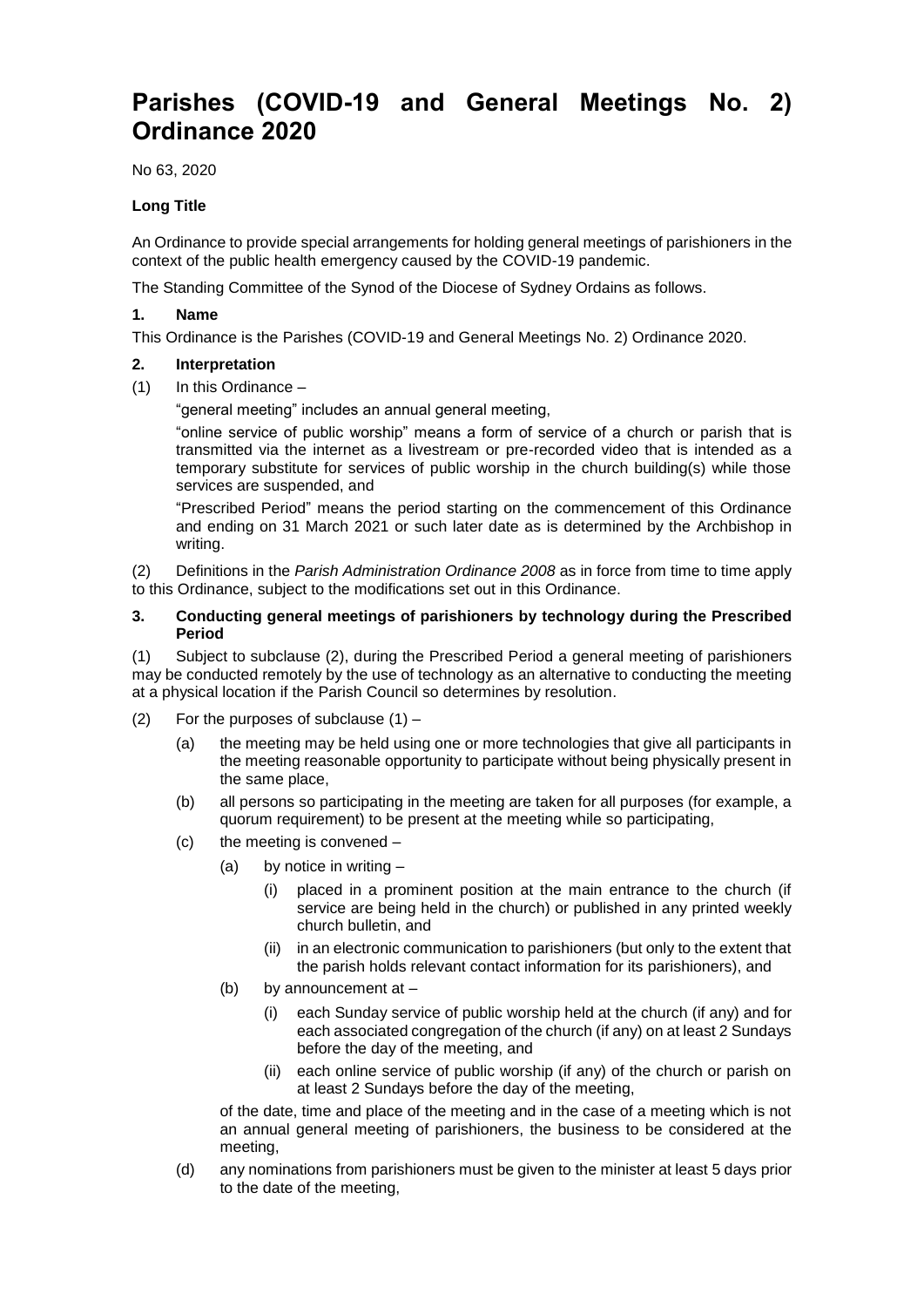## **Parishes (COVID-19 and General Meetings No. 2) Ordinance 2020**

- (e) a written agenda setting out the items of business and nominees for election at the meeting is to be circulated by electronic communication to parishioners (but only to the extent that the parish holds relevant contact information for its parishioners), 4 days prior to the date of the meeting,
- (f) a vote taken at the meeting must be taken using one or more technologies that give each person entitled to vote the opportunity to participate in the vote in real time and for their vote to be recorded and counted by technological means rather than on the voices or a show of hands,
- (g) the procedures in Chapter 8 of Schedules 1 and 2 of the *Parish Administration Ordinance 2008* apply with respect to questions and disputes, subject to the modifications for meetings and elections made by this Ordinance, and
- (h) the *Meetings (Quorum, Attendance and Resolutions) Ordinance 2007* does not apply to the meeting.

#### **4. General meetings of parishioners conducted in a physical location**

(1) The following additional requirements in this clause apply to convening a general meeting in a physical location.

- (2) The meeting may only be convened if  $-$ 
	- (a) it is lawful for the gathering to be held (including with respect to the location and the number of parishioners expected to attend the meeting), and
	- (b) social distancing and any other public health directives or guidelines in effect at that time are followed.

(3) The notice requirements in rules 4.1(4) and (5) of Schedules 1 and rules 4.1(3) and (4) of Schedule 2 the *Parish Administration Ordinance 2008* are deemed to be substituted with the following –

- '(4) A general meeting of parishioners is convened
	- (a) by notice in writing
		- (i) placed in a prominent position at the main entrance to the church (if services are being held in the church) or published in any printed weekly church bulletin, and
		- (ii) in an electronic communication to parishioners (but only to the extent that the parish holds relevant contact information for its parishioners), and
	- (b) by announcement at
		- (i) each Sunday service of public worship held at the church (if any) and for each associated congregation of the church (if any) on at least 2 Sundays before the day of the meeting, and
		- (ii) each online service of public worship (if any) of the church or parish on at least 2 Sundays before the day of the meeting,

of the date, time and place of the meeting and in the case of a meeting which is not an annual general meeting of parishioners, the business to be considered at the meeting.'

(4) The notice requirements in rules 4.1(3) and (4) of Schedule 2 the *Parish Administration Ordinance 2008* are deemed to be substituted with the following –

- '(4) A general meeting of parishioners is convened
	- (a) by notice in writing in an electronic communication to parishioners (but only to the extent that the parish holds relevant contact information for its parishioners), and
	- (b) by announcement at
		- (i) each Sunday service of public worship held (if any) for each congregation of the parish on at least 2 Sundays before the day of the meeting, and
		- (ii) each online service of public worship (if any) of each congregation of the parish on at least 2 Sundays before the day of the meeting,